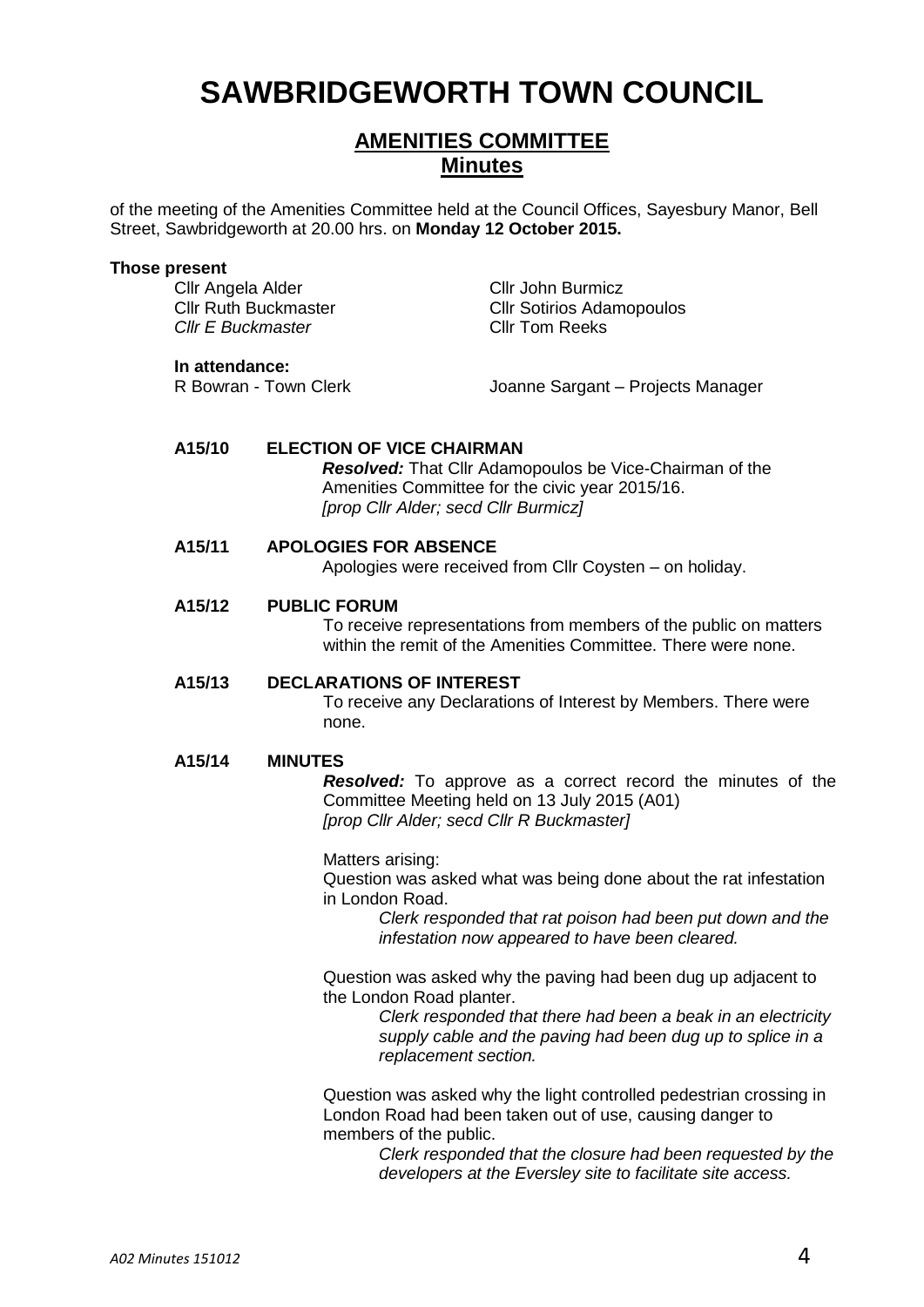- **A15/15 ALLOTMENTS**
	- To report on matters relating to Allotments
		- Allotment Association
			- o Continuing dialogue, especially important now that the overarching association has now fallen into abeyance.
			- o *Resolved:* that the pricing for the season commencing 01 October 2016 shall be £4.00 per Rod plus a water charge calculated to recover the cost of supply to each site. *[prop Cllr R Buckmaster; secd Cllr Adamopoulos]*
		- Water supplies
			- o Water pipeline extension at Southbrook site is still to be completed,
		- **Bullfields** 
			- o A number of evictions are proposed for tenants who are in breach of their tenancy agreements.
		- **Southbrook** 
			- o There has been an incident of contamination of a number of plots by the overflow of human e=waste from an outlet on the site. Initial response from Thames Water was rapid; however it has taken seven weeks to obtain a detailed survey of the area. Compensation is being sought.
		- Vantorts
			- o Complaints about narrowed pathways which will be rectified over the winter season.
		- Bellmead
			- o Complaint from one tenant about being charged for water which was considered to be unwarranted. unwanted and unethical. After debate Members recalled that the water supply to Vantorts and Bellmead sites has been installed by general demand form the tenants and decided there was no reason why an individual exception for the water charge should be made.
		- Waiting list
			- o Some evictions planned and site clearance ready for new tenants to be taken on.

#### **A15/16 CEMETERY**

- To report on matters relating to the Town Cemetery
	- **Inspections** 
		- o Complaints about upkeep in section C. ERB holders appeared not to understand that maintenance is carried out in rotation throughout the cemetery.
		- **Maintenance** 
			- o The hedge adjacent to the cemetery and the private access road had been cut back to the boundary at the request of residents. This has however invoked protests from a resident in Three Mile Pond Farm that it exposed the boundary wall.
			- o Members agreed that prices may be sought for the construction of fencing ion part of the cemetery boundary adjacent to section C.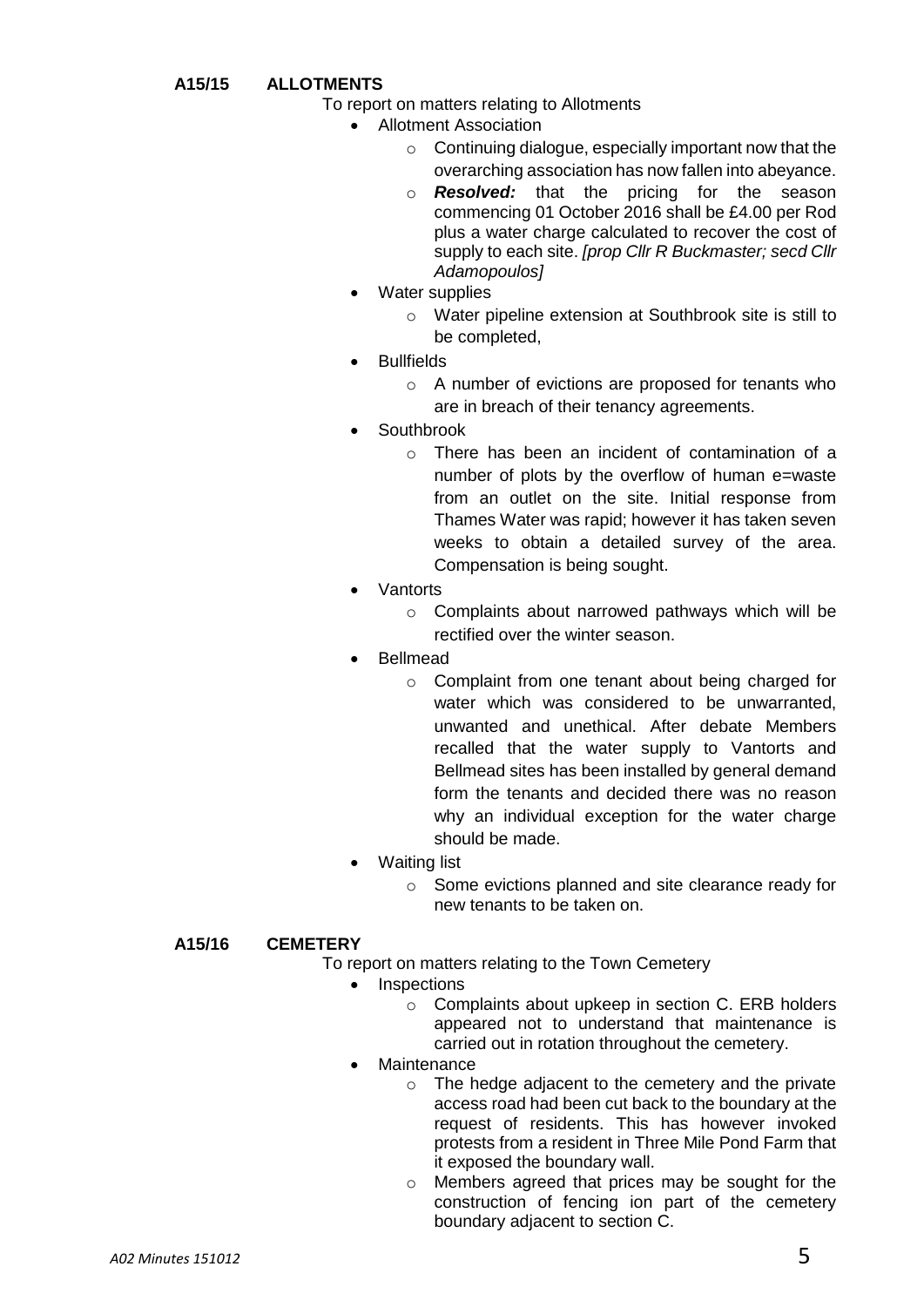- Price Structure.
	- o The published price structure will be clarified but not price levels will not change for 2015/16.
	- o By exception Members agreed for the sake of good order the cost of £70 for an ERB transfer should not be made when updating the council's records for old plots which will be found principally in sections A, B and C.
	- o In response to a particular case Members confirmed that as a matter of policy concessionary price changes should not be made.

### **A15/17 OPEN SPACES & FOOTPATHS**

To report on matters relating to Footpaths and Open Spaces.

- Bullfields
	- Inspection, litter clearance and maintenance continue under contract to SYPRC
- West Road
	- Inspection and maintenance continue.
	- Other areas
		- Bell Street and London Road flower beds continue to impress.
- Town Green
	- No further progress.
	- Mention was made in the 2006 Town Appraisal that the site was suitable for public use!
- Footpaths
	- A reporting and progressing process is now in place.
	- Rivers Heritage Orchard
		- Maintenance days continue although more volunteers are needed
		- Grass cutting in the Orchard and Meadow have been carried out
		- Apple Day is the next major event on the site.

#### **A15/18 CIVIC AMENITIES**

To report on matters relating to Civic Amenities

- Ranger activities
	- Working arrangements for the summer season ceased at the end of September.
- Farmers Market
	- Future developments are being considered as a replacement event, possible on Bullfields Park in the Spring of 2016.
- Facilities at The Manor
	- The chamber, in conjunction with a trench reconstruction in the garden, is being used for a World War 1 exhibition by the Herts at War team from September to the end of 2015.
- Floral Displays
	- Displays for summer 2015 have now been removed.
	- Displays for Winter 2015/16 are beyond the budget provision and will not take place.